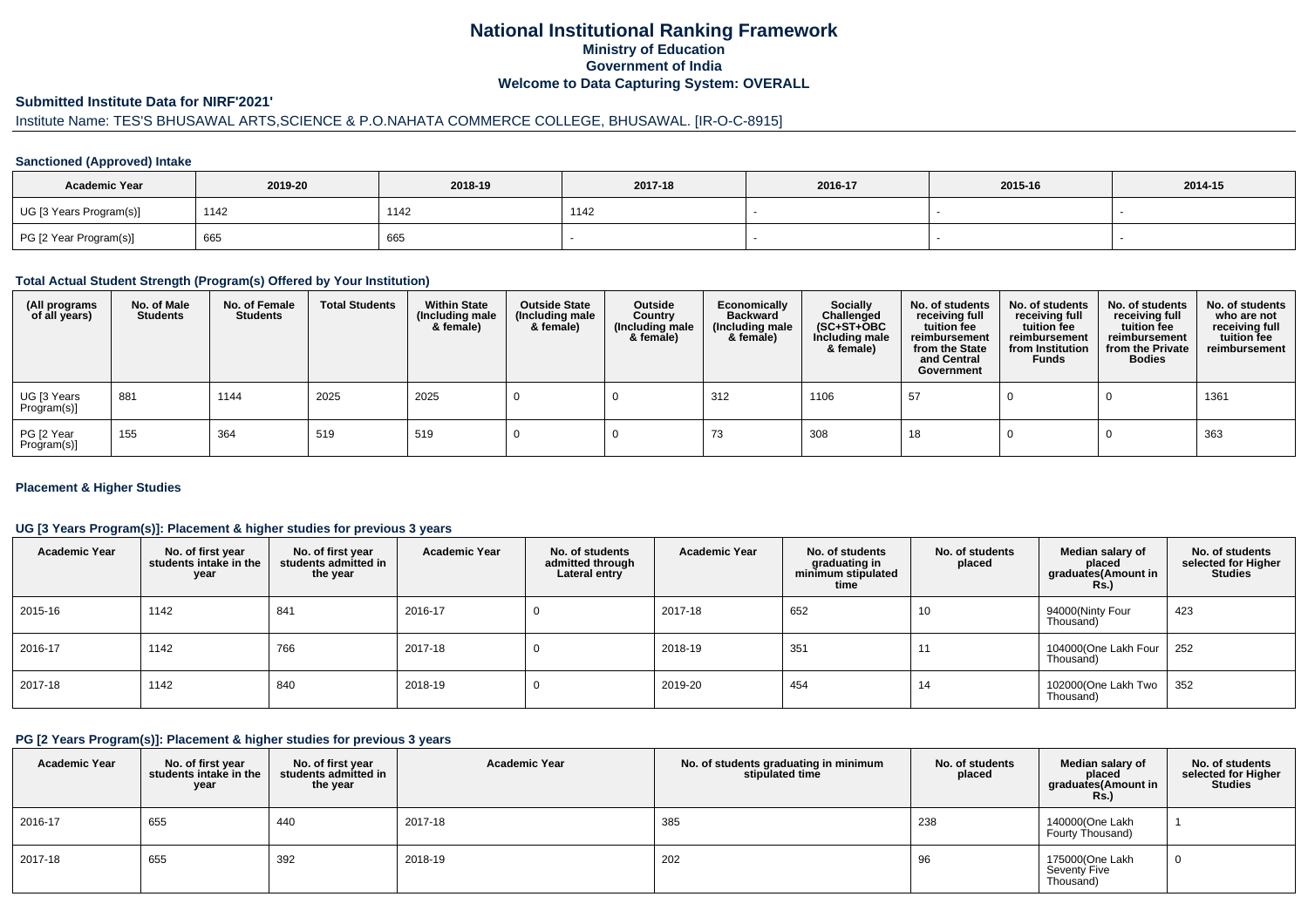|--|

### **Ph.D Student Details**

| Ph.D (Student pursuing doctoral program till 2019-20 Students admitted in the academic year 2020-21 should not be entered here.) |         |         |         |  |  |  |
|----------------------------------------------------------------------------------------------------------------------------------|---------|---------|---------|--|--|--|
| <b>Total Students</b>                                                                                                            |         |         |         |  |  |  |
| Full Time                                                                                                                        |         | 57      |         |  |  |  |
| Part Time                                                                                                                        |         |         |         |  |  |  |
| No. of Ph.D students graduated (including Integrated Ph.D)                                                                       |         |         |         |  |  |  |
|                                                                                                                                  | 2019-20 | 2018-19 | 2017-18 |  |  |  |
| Full Time                                                                                                                        | 57      | 18      | 16      |  |  |  |
| Part Time                                                                                                                        |         |         |         |  |  |  |

# **Financial Resources: Utilised Amount for the Capital expenditure for previous 3 years**

| <b>Academic Year</b>                                                                                 | 2019-20                                                                     | 2018-19                                                                              | 2017-18                                                                         |  |  |  |  |
|------------------------------------------------------------------------------------------------------|-----------------------------------------------------------------------------|--------------------------------------------------------------------------------------|---------------------------------------------------------------------------------|--|--|--|--|
|                                                                                                      | <b>Utilised Amount</b>                                                      | <b>Utilised Amount</b>                                                               | <b>Utilised Amount</b>                                                          |  |  |  |  |
| Annual Capital Expenditure on Academic Activities and Resources (excluding expenditure on buildings) |                                                                             |                                                                                      |                                                                                 |  |  |  |  |
| Library                                                                                              | 40500 (Fourty Thousand Five Hundrade Only)                                  | 32165 (Thiry Two Thousand One Hundrade sixty Five Only)                              | 50480 (Fifty Thousand Four Hundrade Eighty Only)                                |  |  |  |  |
| New Equipment for Laboratories                                                                       | 430500 (Four Lakh Thirty Thousand Five Hundrade Only)                       | 7026626 (Seventy Lakh Twnty Six thousand Six Hundrade<br>Thirty Six Only)            | 537635 (Five Lakh Thirty Seven Thousand Six Hundrade Thirty<br>Five Only)       |  |  |  |  |
| <b>Engineering Workshops</b>                                                                         | $0$ (zero)                                                                  | 0 (zero)                                                                             | 0 (zero)                                                                        |  |  |  |  |
| Other expenditure on creation of Capital Assets (excluding<br>expenditure on Land and Building)      | 5758590 (Fifty Seven Lakh Fifty Eight Thousand Five<br>Hundrade Ninty Only) | 5338478 (Fifty Three Lakh Thirty Eight Thousand Four<br>Hundrade Seventy Eight Only) | 5649832 (Fifty Six Lakh Fourty Nine Thousand Eight Hundrade<br>Thirty Two Only) |  |  |  |  |

# **Financial Resources: Utilised Amount for the Operational expenditure for previous 3 years**

| <b>Academic Year</b>                                                                                                                                                                           | 2019-20                                                                                    | 2018-19                                                                                  | 2017-18                                                                                        |  |  |  |  |
|------------------------------------------------------------------------------------------------------------------------------------------------------------------------------------------------|--------------------------------------------------------------------------------------------|------------------------------------------------------------------------------------------|------------------------------------------------------------------------------------------------|--|--|--|--|
|                                                                                                                                                                                                | <b>Utilised Amount</b>                                                                     | <b>Utilised Amount</b>                                                                   | <b>Utilised Amount</b>                                                                         |  |  |  |  |
| <b>Annual Operational Expenditure</b>                                                                                                                                                          |                                                                                            |                                                                                          |                                                                                                |  |  |  |  |
| Salaries (Teaching and Non Teaching staff)                                                                                                                                                     | 99989542 (Ninety Nine Million Nine Hundred Eighty Nine<br>Thousand Five Hundred Forty Two) | 98355411 (Ninety Eight Million Three Hundred Fifty Five<br>Thousand Four Hundred Eleven) | 93363448 (Ninety Three Million Three Hundred Sixty Three<br>Thousand Four Hundred Forty Eight) |  |  |  |  |
| Maintenance of Academic Infrastructure or consumables and<br>other running expenditures(excluding maintenance of hostels<br>and allied services, rent of the building, depreciation cost, etc) | 65929 (Sixty Five Thousand Nine Hundred Twenty Nine)                                       | 241919 (Two Lakh Fouty One Thousand Nine Hundrade<br>Nineteen)                           | 96763 (Ninty Six Thousand Seven Hundrade Sixty Three)                                          |  |  |  |  |
| Seminars/Conferences/Workshops                                                                                                                                                                 | 39050 (Thirty Nine Thounsand Fifty)                                                        | 44143 (Fourty Four Thousand One Hundrade Fourty Three)                                   | 37199 (Thirty Seven Thousand One Hundrade Ninty Nine)                                          |  |  |  |  |

**IPR**

| Calendar year            | 2019 | 2018 | 2017 |
|--------------------------|------|------|------|
| No. of Patents Published |      |      |      |
| No. of Patents Granted   |      |      |      |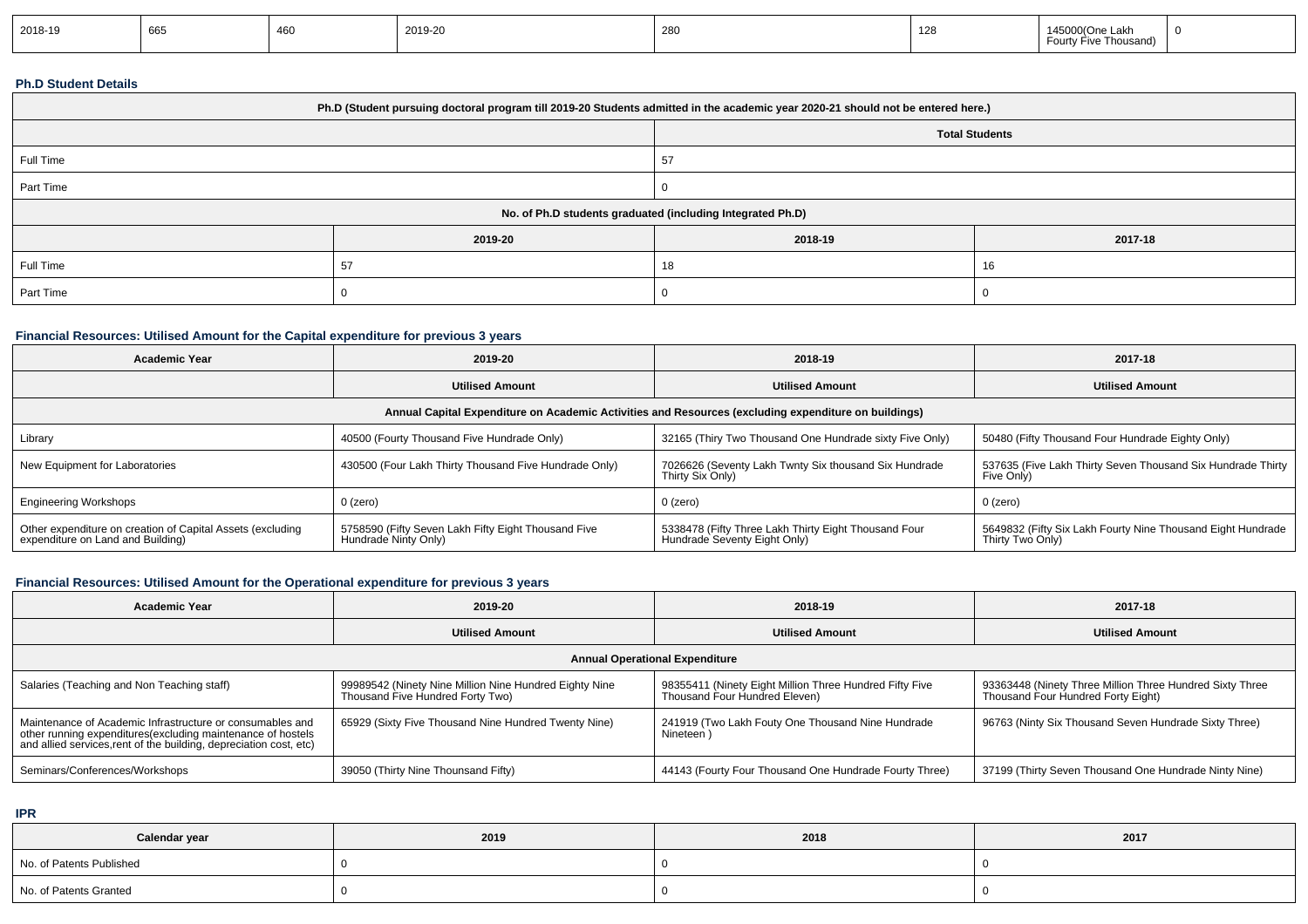### **Sponsored Research Details**

| <b>Financial Year</b>                    | 2019-20                                | 2018-19                                | 2017-18                        |
|------------------------------------------|----------------------------------------|----------------------------------------|--------------------------------|
| Total no. of Sponsored Projects          |                                        |                                        |                                |
| Total no. of Funding Agencies            |                                        |                                        |                                |
| Total Amount Received (Amount in Rupees) | 3579000                                | 3579000                                | 369000                         |
| Amount Received in Words                 | Thirty Five Lakh Seventy Nine Thousand | Thirty Five Lakh Seventy Nine Thousand | Three Lakh Sixty Nine Thousand |

### **Consultancy Project Details**

| <b>Financial Year</b>                    | 2019-20 | 2018-19        | 2017-18 |
|------------------------------------------|---------|----------------|---------|
| Total no. of Consultancy Projects        |         |                |         |
| Total no. of Client Organizations        |         |                |         |
| Total Amount Received (Amount in Rupees) |         | 40000          |         |
| Amount Received in Words                 | Zero    | Forty Thousand | Zero    |

# **Executive Development Program/Management Development Programs**

| <b>Financial Year</b>                                                             | 2019-20        | 2018-19 | 2017-18 |
|-----------------------------------------------------------------------------------|----------------|---------|---------|
| Total no. of Executive Development Programs/ Management<br>Development Programs   | $\overline{0}$ |         |         |
| Total no. of Participants                                                         |                |         |         |
| Total Annual Earnings (Amount in Rupees)(Excluding Lodging<br>& Boarding Charges) | - 0            |         |         |
| <b>Total Annual Earnings in Words</b>                                             | Zero           | Zero    | Zero    |

# **PCS Facilities: Facilities of physically challenged students**

| 1. Do your institution buildings have Lifts/Ramps?                                                                                                        | Yes, less than 40% of the buildings |
|-----------------------------------------------------------------------------------------------------------------------------------------------------------|-------------------------------------|
| 2. Do your institution have provision for walking aids, includingwheelchairs and transportation from one building to another for<br>handicapped students? | Yes                                 |
| 3. Do your institution buildings have specially designed toilets for handicapped students?                                                                | Yes, less than 40% of the buildings |

#### **Accreditation**

#### **NBA Accreditation**

| r institute have a valid NBA Accreditation?<br><sup>1</sup> Does your in. | <b>NO</b> |
|---------------------------------------------------------------------------|-----------|
|---------------------------------------------------------------------------|-----------|

### **NAAC Accreditation**

| 1. Does your institute have a valid NAAC Accreditation? |            | YES |             |  |  |
|---------------------------------------------------------|------------|-----|-------------|--|--|
| Valid from                                              | Valid upto |     | <b>CGPA</b> |  |  |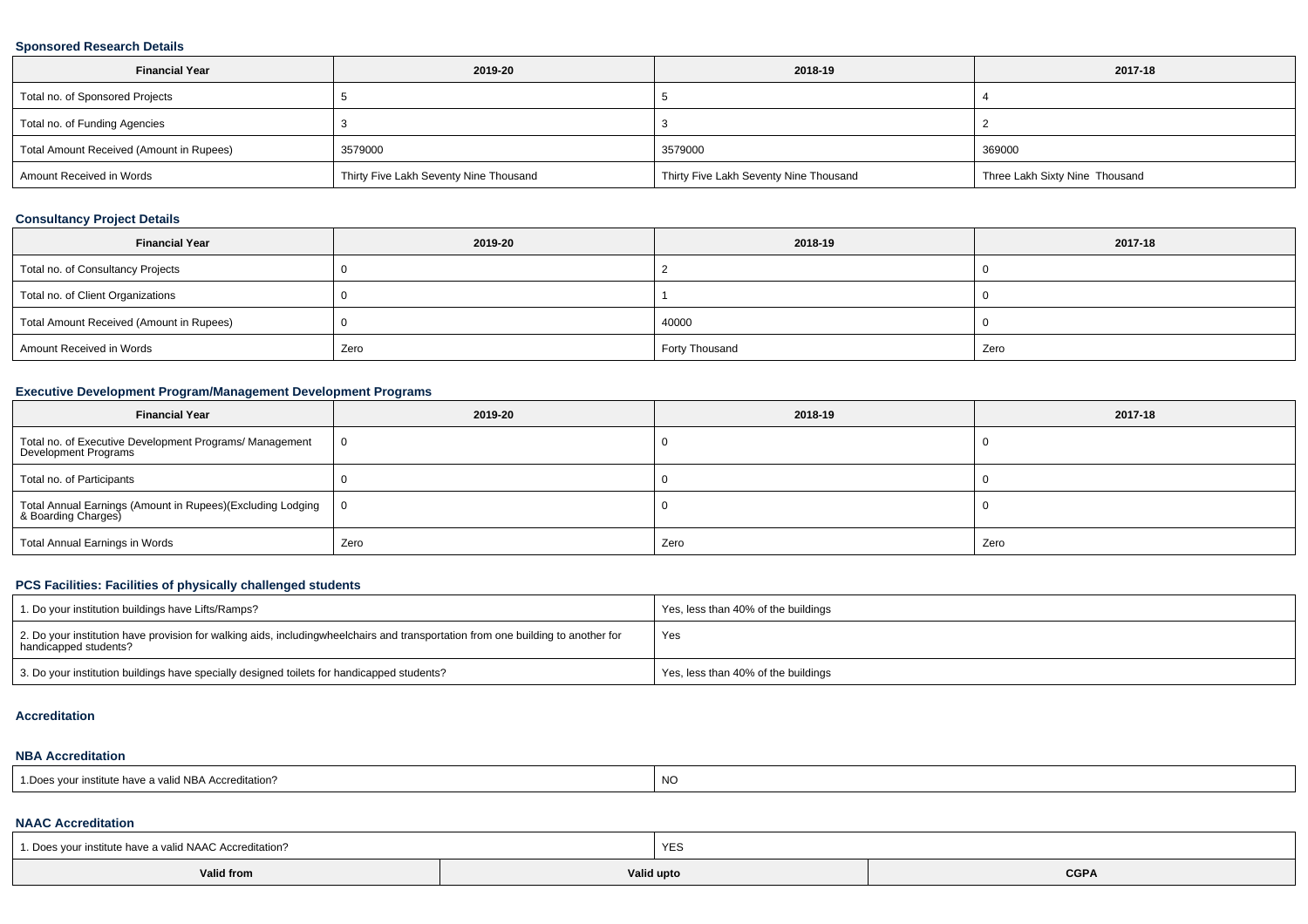| $  02 - 03 - 2015$ | 02-03-2020 | 3.30 |
|--------------------|------------|------|
|--------------------|------------|------|

# **Faculty Details**

| Srno            | Name                      | Age | Designation                                       | Gender | Qualification | <b>Experience (In</b><br>Months) | <b>Is Associated</b><br><b>Last Year</b> | Currently<br>working with<br>institution? | <b>Joining Date</b> | <b>Leaving Date</b>      | <b>Association type</b> |
|-----------------|---------------------------|-----|---------------------------------------------------|--------|---------------|----------------------------------|------------------------------------------|-------------------------------------------|---------------------|--------------------------|-------------------------|
| $\mathbf{1}$    | Dr Ajay D<br>Kshirsagar   | 35  | Assistant<br>Professor                            | Male   | Ph.D          | 8                                | Yes                                      | Yes                                       | 01-07-2017          | ÷.                       | Adhoc /<br>Contractual  |
| $\overline{2}$  | Dr Akoshgir D<br>Goswami  | 56  | Associate<br>Professor                            | Male   | Ph.D          | 360                              | Yes                                      | Yes                                       | 01-08-1990          | --                       | Regular                 |
| $\mathbf{3}$    | Dr Anand V<br>Upadhyay    | 40  | Other                                             | Male   | Ph.D          | 144                              | No                                       | Yes                                       | 27-02-2008          | ц.                       | Regular                 |
| $\overline{4}$  | Dr Bhojaraj H<br>Barhate  | 53  | Associate<br>Professor                            | Male   | Ph.D          | 300                              | Yes                                      | Yes                                       | 01-09-1995          | Ξ.                       | Regular                 |
| $5\phantom{.0}$ | Dr Dattatraya M<br>Tekade | 56  | Assistant<br>Professor                            | Male   | Ph.D          | 132                              | Yes                                      | Yes                                       | 28-07-2009          | L.                       | Regular                 |
| 6               | Dr Deepak K<br>Hiwarale   | 57  | Associate<br>Professor                            | Male   | Ph.D          | 360                              | Yes                                      | Yes                                       | 14-08-1990          | ц.                       | Regular                 |
| $\overline{7}$  | Dr Gajendra R<br>Wani     | 49  | Associate<br>Professor                            | Male   | Ph.D          | 300                              | Yes                                      | Yes                                       | 21-08-1995          | Ξ.                       | Regular                 |
| 8               | Dr Gouri M Patil          | 45  | Assistant<br>Professor                            | Female | Ph.D          | 132                              | Yes                                      | Yes                                       | 26-08-2009          | Ξ.                       | Regular                 |
| 9               | Dr Jibhau Fula<br>Patil   | 55  | Associate<br>Professor                            | Male   | Ph.D          | 336                              | Yes                                      | Yes                                       | 20-08-1992          | ÷.                       | Regular                 |
| 10              | Dr Khivaiyya K<br>Ahire   | 54  | Professor                                         | Male   | Ph.D          | 348                              | Yes                                      | Yes                                       | 01-08-1991          | $\overline{\phantom{a}}$ | Regular                 |
| 11              | Dr Kiran A Warke          | 44  | Assistant<br>Professor                            | Male   | Ph.D          | 108                              | Yes                                      | Yes                                       | 15-06-2011          | Ξ.                       | Regular                 |
| 12              | Dr Mamataben C<br>Patil   | 38  | Assistant<br>Professor                            | Female | Ph.D          | 108                              | Yes                                      | Yes                                       | 16-06-2011          | ä.                       | Regular                 |
| 13              | Dr Manoj J Jadhav         | 35  | Assistant<br>Professor                            | Male   | Ph.D          | 72                               | Yes                                      | Yes                                       | 01-12-2016          | ÷.                       | Regular                 |
| 14              | Dr Minakshi V<br>Waykole  | 59  | Dean / Principal<br>Director / Vice<br>Chancellor | Female | Ph.D          | 192                              | Yes                                      | Yes                                       | 12-08-2004          | Ξ.                       | Regular                 |
| 15              | Dr N E Bhangale           | 57  | Associate<br>Professor                            | Male   | Ph.D          | 180                              | Yes                                      | Yes                                       | 27-10-2005          | --                       | Regular                 |
| 16              | Dr Narendra S<br>Patil    | 55  | Associate<br>Professor                            | Male   | Ph.D          | 336                              | Yes                                      | Yes                                       | 21-07-1992          | Ξ.                       | Regular                 |
| 17              | Dr Prafull H Ingole       | 36  | Assistant<br>Professor                            | Male   | Ph.D          | 132                              | Yes                                      | Yes                                       | 26-08-2009          | --                       | Regular                 |
| 18              | Dr Pramod A Ahire         | 50  | Assistant<br>Professor                            | Male   | Ph.D          | 300                              | Yes                                      | Yes                                       | 21-08-1995          | ä.                       | Regular                 |
| 19              | Dr Pravin K Patil         | 58  | Assistant<br>Professor                            | Male   | Ph.D          | 120                              | Yes                                      | Yes                                       | 25-11-2005          | Ξ.                       | Regular                 |
| 20              | Dr Raghava Das<br>Gorle   | 59  | Assistant<br>Professor                            | Male   | Ph.D          | 348                              | Yes                                      | Yes                                       | 11-02-1991          | $\ddotsc$                | Regular                 |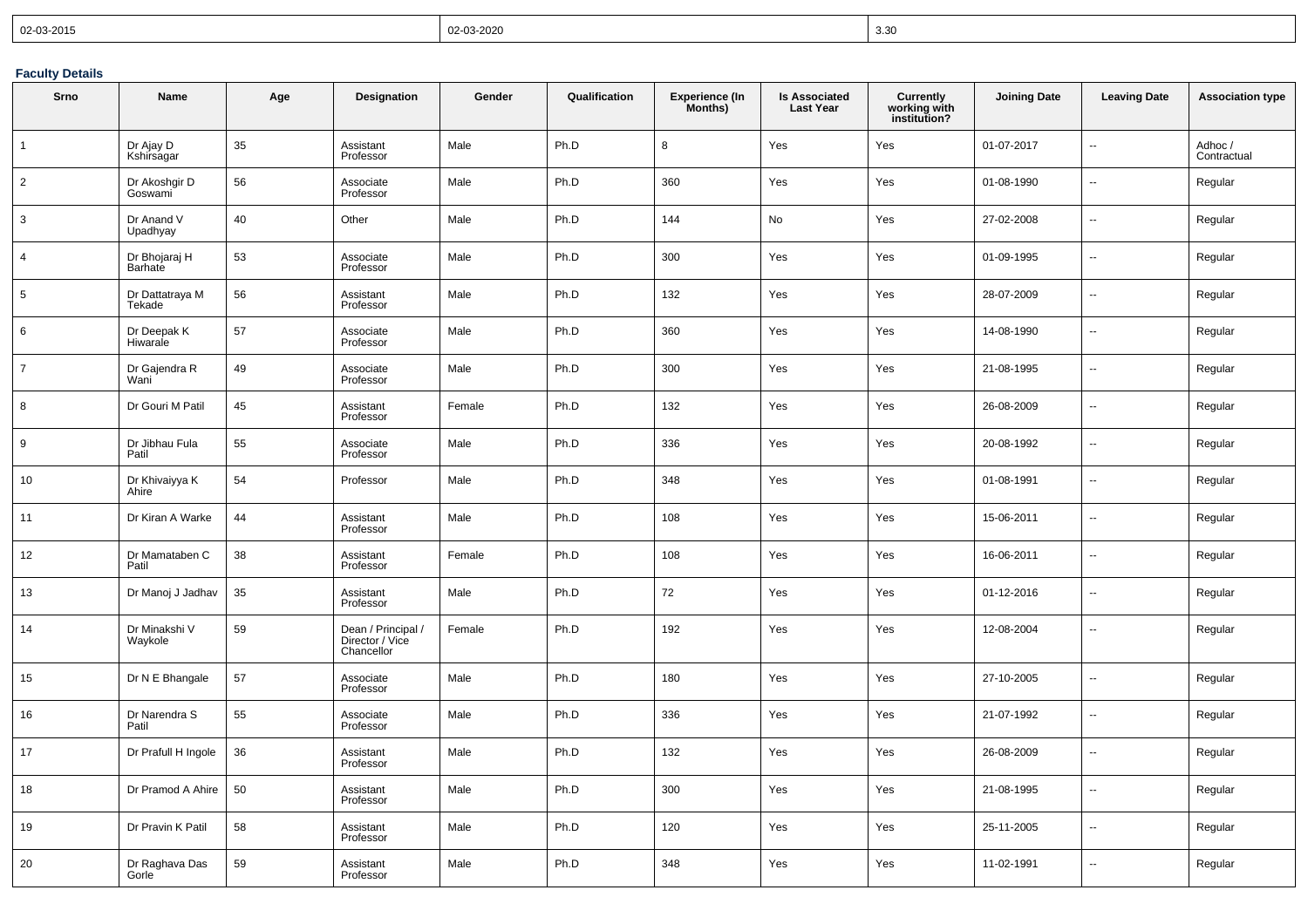| 21 | Dr Rajendra S<br>Nadekar          | 36 | Assistant<br>Professor | Male   | Ph.D                    | 132            | Yes | Yes | 26-08-2009 | $\overline{\phantom{a}}$ | Regular                |
|----|-----------------------------------|----|------------------------|--------|-------------------------|----------------|-----|-----|------------|--------------------------|------------------------|
| 22 | Dr Rashmi<br>Sharma               | 51 | Assistant<br>Professor | Female | Ph.D                    | 120            | Yes | Yes | 23-06-2011 | $\overline{\phantom{a}}$ | Regular                |
| 23 | Dr Rekha P<br>Gajare              | 60 | Associate<br>Professor | Female | Ph.D                    | 288            | Yes | Yes | 18-10-1996 | $\overline{\phantom{a}}$ | Regular                |
| 24 | Dr Sachin D Yeole                 | 35 | Assistant<br>Professor | Male   | Ph.D                    | 72             | Yes | Yes | 01-12-2016 | $\overline{\phantom{a}}$ | Regular                |
| 25 | Dr Smita Sanjay<br>Chaudhari      | 51 | Assistant<br>Professor | Female | Ph.D                    | 324            | Yes | Yes | 05-08-1993 | $\overline{\phantom{a}}$ | Regular                |
| 26 | Dr Subhash P<br>Zanke             | 48 | Assistant<br>Professor | Male   | Ph.D                    | 300            | Yes | Yes | 11-09-1995 | $\overline{\phantom{a}}$ | Regular                |
| 27 | Dr Sunil Vasant<br>patil          | 55 | Associate<br>Professor | Male   | Ph.D                    | 405            | Yes | Yes | 23-08-1988 | $\overline{\phantom{a}}$ | Regular                |
| 28 | Dr Sushma<br>Vishvaratna Tayde    | 46 | Assistant<br>Professor | Female | Ph.D                    | 15             | Yes | Yes | 05-09-2018 | $\overline{\phantom{a}}$ | Adhoc /<br>Contractual |
| 29 | Dr Umesh A<br>Fegade              | 35 | Assistant<br>Professor | Male   | Ph.D                    | 132            | Yes | Yes | 13-07-2017 | $\overline{\phantom{a}}$ | Regular                |
| 30 | Dr Vidya A Patil                  | 50 | Assistant<br>Professor | Female | Ph.D                    | 324            | Yes | Yes | 27-08-1993 | $\overline{\phantom{a}}$ | Regular                |
| 31 | Dr Vilas N Mahire                 | 30 | Assistant<br>Professor | Male   | Ph.D                    | 72             | Yes | Yes | 01-12-2016 | $\overline{\phantom{a}}$ | Regular                |
| 32 | Dr Yadav K<br>Chaudhari           | 58 | Associate<br>Professor | Male   | Ph.D                    | 396            | Yes | Yes | 24-06-1987 | $\overline{\phantom{a}}$ | Regular                |
| 33 | Prof Kundan A<br>Tawade           | 29 | Assistant<br>Professor | Male   | M.A                     | $\overline{7}$ | Yes | Yes | 02-07-2018 | $\overline{\phantom{a}}$ | Adhoc /<br>Contractual |
| 34 | Prof Swati S<br>Shelke            | 36 | Assistant<br>Professor | Female | <b>MCA</b>              | 9              | Yes | Yes | 02-07-2018 | $\overline{\phantom{a}}$ | Adhoc /<br>Contractual |
| 35 | Prof A B Tayade                   | 44 | Assistant<br>Professor | Male   | M.A                     | 10             | Yes | Yes | 02-07-2018 | $\overline{\phantom{a}}$ | Adhoc /<br>Contractual |
| 36 | Prof Anil J Hiwale                | 37 | Assistant<br>Professor | Male   | <b>NET</b>              | 132            | Yes | Yes | 26-08-2009 | $\overline{\phantom{a}}$ | Regular                |
| 37 | Prof Archana P<br><b>Bhalerao</b> | 37 | Assistant<br>Professor | Female | <b>MCA</b>              | 18             | Yes | Yes | 01-08-2009 | $\overline{\phantom{a}}$ | Adhoc /<br>Contractual |
| 38 | Prof Ashish P<br>Nawghare         | 39 | Assistant<br>Professor | Male   | <b>NET</b>              | 132            | Yes | Yes | 28-10-2009 | $\overline{\phantom{a}}$ | Regular                |
| 39 | Prof Ashok Hari<br>Patil          | 58 | Associate<br>Professor | Male   | M. Phil                 | 396            | Yes | Yes | 10-10-1987 | --                       | Regular                |
| 40 | Prof Bhushan M<br>Chaudhari       | 33 | Assistant<br>Professor | Male   | <b>SET</b>              | 84             | Yes | Yes | 17-07-2013 | $\overline{\phantom{a}}$ | Regular                |
| 41 | Prof C H Sarode                   | 37 | Assistant<br>Professor | Male   | SET                     | 8              | Yes | Yes | 02-07-2018 | $\overline{\phantom{a}}$ | Regular                |
| 42 | Prof Dipak<br>Namdeo Patil        | 40 | Assistant<br>Professor | Male   | SET                     | 204            | Yes | Yes | 23-02-2008 | $\overline{\phantom{a}}$ | Regular                |
| 43 | Prof Dipali M<br>Bharambe         | 26 | Assistant<br>Professor | Female | M.Sc.(Microbiolog<br>y) | 8              | Yes | Yes | 02-07-2018 | ۰.                       | Adhoc /<br>Contractual |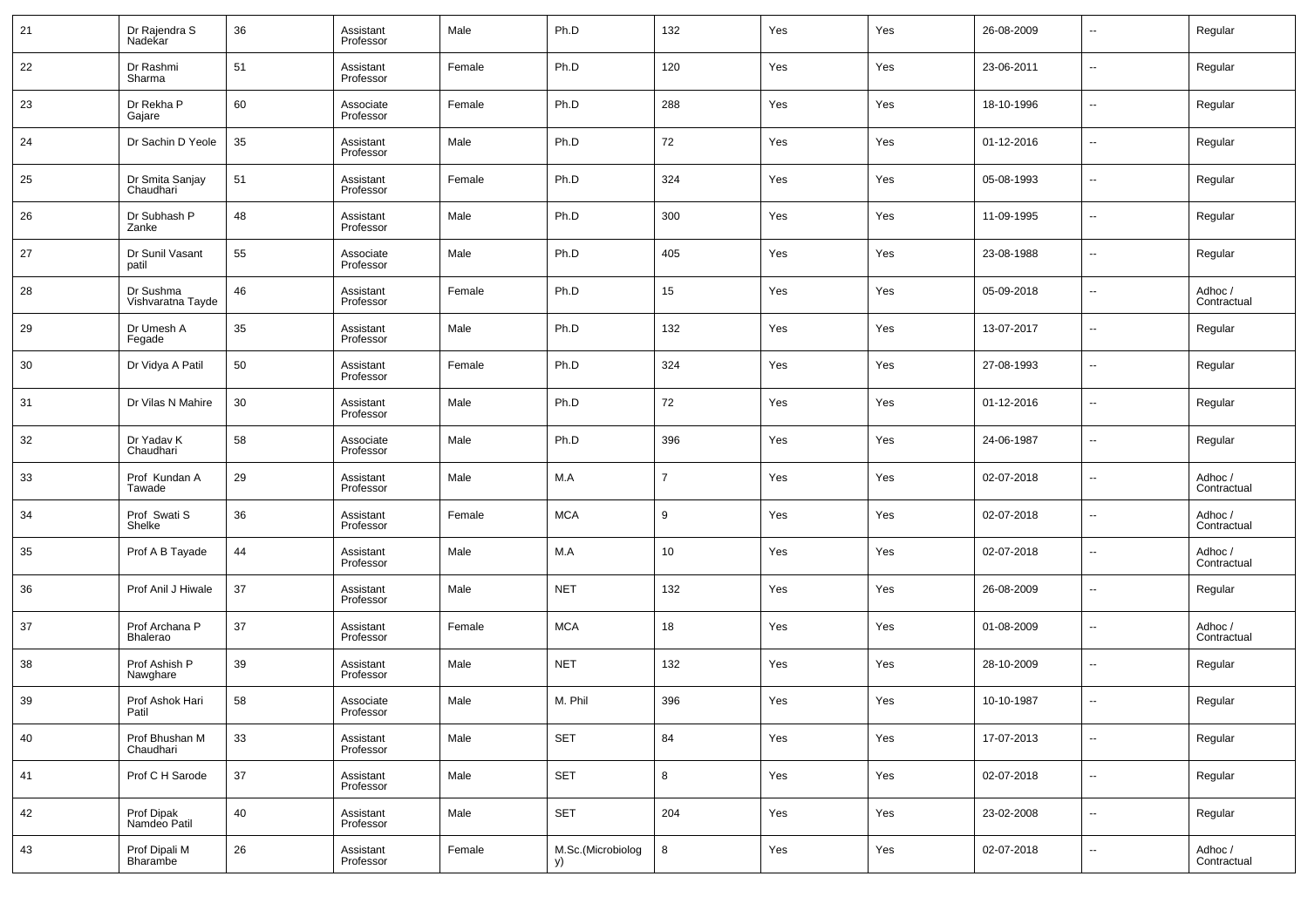| 44 | Prof Eknath Gopal<br>Nehate           | 55 | Associate<br>Professor | Male   | M.Sc.      | 384            | Yes | Yes | 25-08-1988 | ٠.                       | Regular                |
|----|---------------------------------------|----|------------------------|--------|------------|----------------|-----|-----|------------|--------------------------|------------------------|
| 45 | Prof Harshal V<br>Patil               | 34 | Assistant<br>Professor | Male   | <b>MCA</b> | 160            | Yes | Yes | 15-06-2010 | $\sim$                   | Regular                |
| 46 | Prof J P Adokar                       | 43 | Assistant<br>Professor | Male   | M.A        | 9              | Yes | Yes | 02-07-2018 | ٠.                       | Adhoc /<br>Contractual |
| 47 | Prof Jagruti D<br>Nehete <sup>7</sup> | 30 | Assistant<br>Professor | Female | M.Sc.      | 9              | Yes | Yes | 02-07-2018 | $\sim$                   | Adhoc /<br>Contractual |
| 48 | Prof Jayashri A<br>Chaudhari          | 27 | Assistant<br>Professor | Female | M.COM      | 8              | Yes | Yes | 06-07-2017 | $\sim$                   | Adhoc /<br>Contractual |
| 49 | Prof Jyoti P Jangle                   | 33 | Assistant<br>Professor | Female | M.Sc.      | 8              | Yes | Yes | 02-07-2018 | $\sim$                   | Adhoc /<br>Contractual |
| 50 | prof Kajal<br>Kashinath Warake        | 24 | Assistant<br>Professor | Female | M.Sc.      | 15             | Yes | Yes | 01-07-2018 | $\overline{\phantom{a}}$ | Adhoc /<br>Contractual |
| 51 | Prof Kalyansingh<br>P Patil           | 51 | Assistant<br>Professor | Male   | M. Phil    | 132            | Yes | Yes | 01-07-2009 | ٠.                       | Regular                |
| 52 | Prof Mohini A Patil                   | 28 | Assistant<br>Professor | Female | M.Sc.      | 8              | Yes | Yes | 02-07-2017 | $\sim$                   | Adhoc /<br>Contractual |
| 53 | Prof N N Zope                         | 42 | Assistant<br>Professor | Male   | M.A        | 15             | Yes | Yes | 02-07-2018 | ٠.                       | Adhoc /<br>Contractual |
| 54 | Prof Nilima S Patil                   | 44 | Assistant<br>Professor | Female | M.Sc.      | 15             | Yes | Yes | 02-07-2018 | $\sim$                   | Adhoc /<br>Contractual |
| 55 | Prof P P Mahajan                      | 35 | Assistant<br>Professor | Male   | <b>NET</b> | $\overline{7}$ | Yes | Yes | 02-07-2018 | ٠.                       | Adhoc /<br>Contractual |
| 56 | Prof P V Patil                        | 40 | Assistant<br>Professor | Male   | M.A        | 15             | Yes | Yes | 02-07-2018 | $\sim$                   | Adhoc /<br>Contractual |
| 57 | Prof Pooja Aniket<br>Rathi            | 30 | Assistant<br>Professor | Female | <b>MCA</b> | 15             | Yes | Yes | 13-07-2017 | $\overline{\phantom{a}}$ | Adhoc /<br>Contractual |
| 58 | prof Priyanka Y<br>Warake             | 29 | Assistant<br>Professor | Female | M.COM      | 15             | Yes | Yes | 01-07-2017 | $\sim$                   | Adhoc /<br>Contractual |
| 59 | Prof Rajashri S<br>Deshmukh           | 48 | Assistant<br>Professor | Female | M.A        | 8              | Yes | Yes | 02-07-2018 | $\overline{\phantom{a}}$ | Adhoc /<br>Contractual |
| 60 | Prof Ravindra R<br>Patil              | 56 | Associate<br>Professor | Male   | M. Phil    | 396            | Yes | Yes | 31-07-1987 | $\ddotsc$                | Regular                |
| 61 | Prof Riya A<br>Agrawal                | 26 | Assistant<br>Professor | Female | M.Sc.      | 15             | Yes | Yes | 01-08-2018 | $\overline{\phantom{a}}$ | Adhoc /<br>Contractual |
| 62 | Prof S P Patil                        | 35 | Assistant<br>Professor | Male   | M.Sc.      | 8              | Yes | Yes | 02-07-2018 | $\overline{\phantom{a}}$ | Adhoc /<br>Contractual |
| 63 | Prof Sachin S<br>Sonar                | 32 | Assistant<br>Professor | Male   | M.Sc.      | 8              | Yes | Yes | 02-07-2017 | $\sim$                   | Adhoc /<br>Contractual |
| 64 | Prof Sachin<br>Suresh Kolate          | 39 | Assistant<br>Professor | Male   | Ph.D       | 20             | Yes | Yes | 01-07-2014 | $\sim$                   | Adhoc /<br>Contractual |
| 65 | Prof Sahebrao<br>Kisan Rathod         | 41 | Assistant<br>Professor | Male   | M. Phil    | 132            | Yes | Yes | 26-08-2009 | $\sim$                   | Regular                |
| 66 | Prof Sandesh T<br>Dhum                | 51 | Assistant<br>Professor | Male   | M.A        | 288            | Yes | Yes | 18-10-1996 | $\overline{\phantom{a}}$ | Regular                |